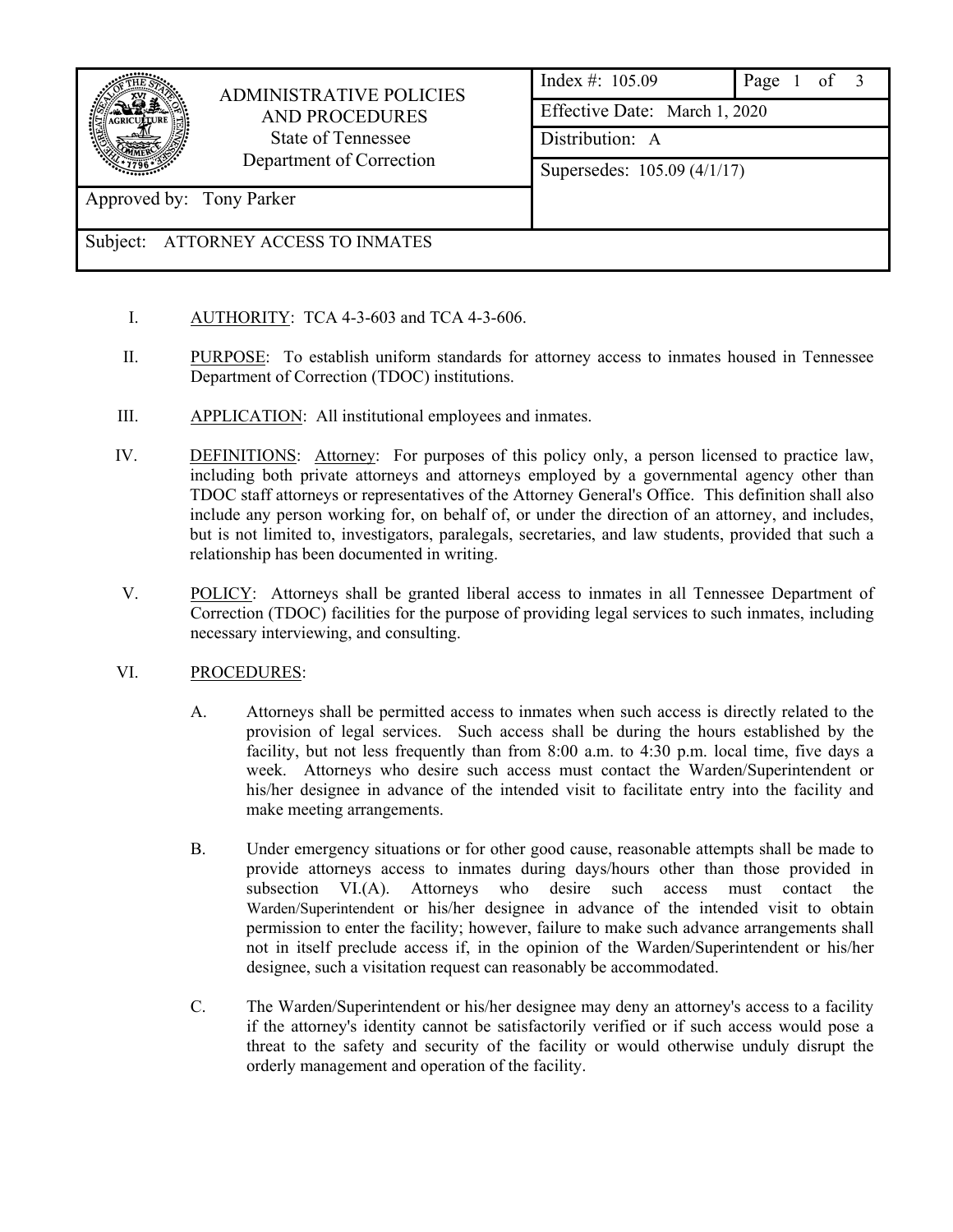## Subject: ATTORNEY ACCESS TO INMATES

- D. An attorney desiring access to an inmate shall advise the Warden/Superintendent or his/her designee of the relationship between the attorney and the inmate. If the inmate is not a client or prospective client, and if access is not otherwise required by law, the inmate shall be required to complete TDOC Release and Permission for Interview/Photograph/Recording, CR-0555, before the attorney is permitted access to the inmate.
- E. An inmate has an absolute right to refuse to meet with or to be interviewed by an attorney unless such access is required by law.
- F. An attorney who enters an institution shall be subject to routine visitor search procedures. Attorney briefcases may be searched for contraband, but the papers therein shall not be read or reviewed.
- G. Unless specifically authorized by the Warden/Superintendent or his/her designee, all meetings between attorneys and inmates shall be one-on-one; however, all videoconference meetings between attorneys and inmates shall always be one-on-one. The Warden/Superintendent or his/her designee shall make every reasonable effort to provide a room where an attorney can meet confidentially with an inmate. In any event an inmate must be maintained under visual supervision. A meeting place shall be provided in which the discussion between the inmate and attorney cannot reasonably be overheard by others.
- H. A request by an attorney or an expert witness employed by an attorney to tour a facility shall be submitted in advance for approval by the Warden/Superintendent. The Warden/Superintendent shall consult with the TDOC chief legal counsel prior to approving any such request.
- I. Attorneys shall not be permitted access to inmates who are assigned to worksites beyond the grounds of the institution during the inmate's regularly scheduled hours of work.
- VII. ACA STANDARDS: 4-4274 and 4-4500.
- VIII. EXPIRATION DATE: March 1, 2023.